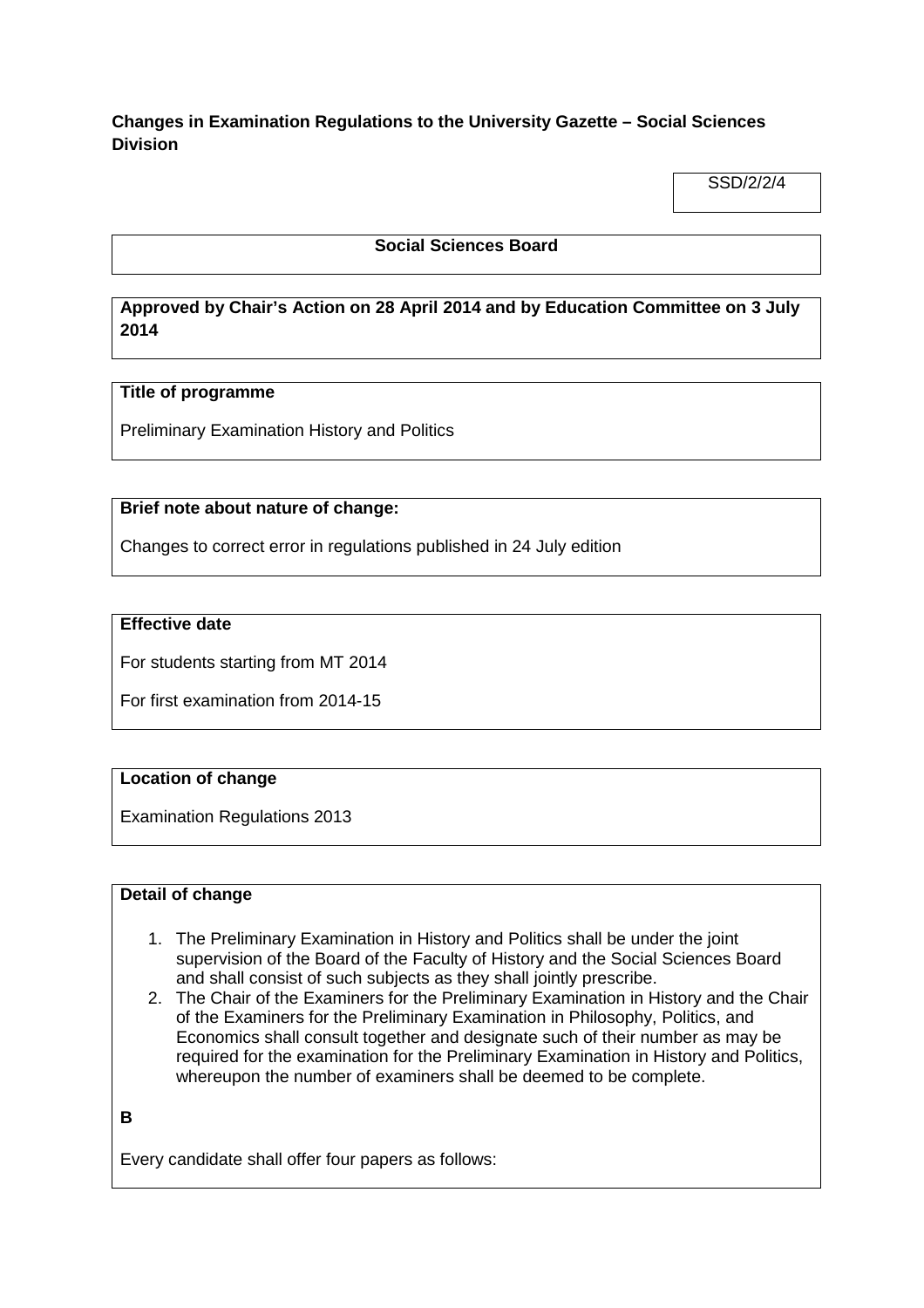1. *Either* (*a*) any one of the periods in the History of the British Isles specified for the Preliminary Examination in History *or* (*b*) any one of the four periods in General History specified for the Preliminary Examination in History. For the First or Second Public Examination candidates are required to choose *at least one* paper—whether in General History or the History of the British Isles—covering a period before the nineteenth century. The list of papers satisfying this provision is given in the Handbook for History and Politics. Candidates who take British History paper VII for the Preliminary Examination or the Final Honour School may not also take Politics core paper 202 for the Final Honour School.

2. Theorizing the Democratic State, as specified in section (*a*) of Introduction to Politics: the Theory and Practice of *DemocracyPolitics*, for the Preliminary Examination for Philosophy, Politics and Economics.

OR candidates may substitute Optional Subject 1, 'Theories of the State (Aristotle, Hobbes, Rousseau, Marx)' as specified for the Preliminary Examination in History.

3. Any *one* of the following, as specified for the Preliminary Examination in History: (*a*) Quantification in History *or* (*b*) any of the Optional Subjects except No. 1 (Theories of the State), *or* (*c*) Approaches to History, *or* (*d*) Historiography: Tacitus to Weber, *or* (*e*) any one of the seven Foreign Texts.

4. *Introduction to the Practice of Politics: Analysis of Democratic Institutions*

Candidates are required to answer three questions.

Questions will be set on the following topics: (i) regime types; definition and measurement

of variations between types of democracy; (ii) political institutions and practice outside the

advanced industrial democracies; stability, state capacity and state formation; (iii) the state

and its institutions (executives, legislatures, parties and party systems, electoral systems,

courts, constitutions and centre-periphery relations); (iv) parties and party systems; political values and identity politics.

Candidates will be required to answer three questions drawn from section (b) of the paper Introduction to Politics: The Theory and Practice of Democracy as specified for the Preliminary Examination in Philosophy, Politics and Economics.

Candidates may choose to answer any combination of questions in section (b), but each part (b-ii) question chosen must relate to a different country (so answers must be on two different countries if two answers are chosen from (b-ii) and three countries if three answers). Candidates may, where appropriate, answer questions from part (b-i) exclusively in relation to one of the named countries, but any question chosen from part (b-ii) should not then be on that same country.

Candidates are expected, where appropriate, to show knowledge of the methodological issues involved in both normative and empirical political research.

The individual specifications and prescribed texts for papers 2 and 3 above will be published in the Handbook for the Preliminary Examination in History by Monday of